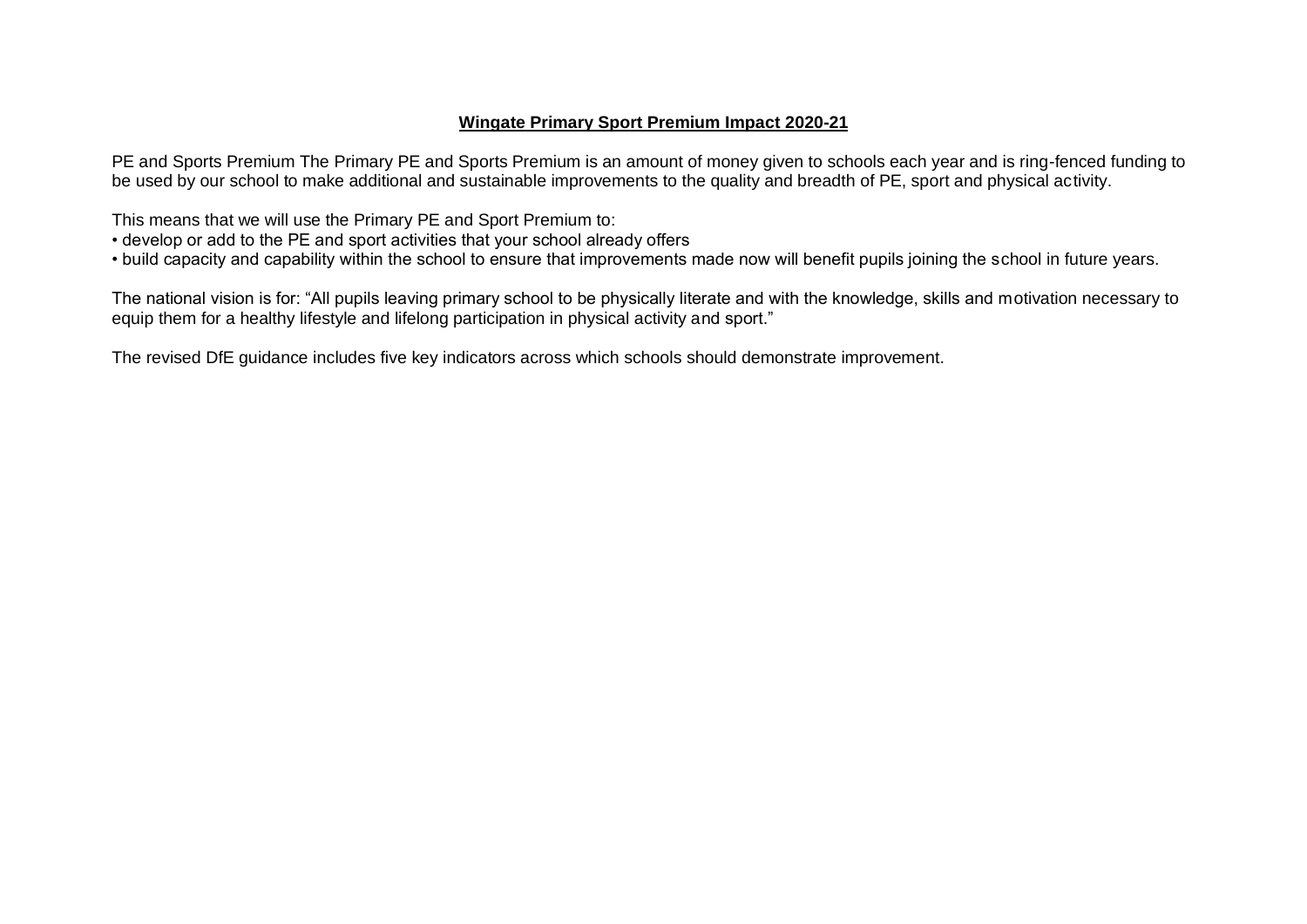**Key indicator 1: The engagement of all pupils in regular physical activity – Chief Medical Officer guidelines recommend that primary school children undertake at least 30 minutes of physical activity a day in school**

| Focus                                                                                                                                                                     | Actions                                                                                                             | Costs | Impact                                                                                                                                                                                                             | <b>Future Actions and</b><br>Sustainability                        |
|---------------------------------------------------------------------------------------------------------------------------------------------------------------------------|---------------------------------------------------------------------------------------------------------------------|-------|--------------------------------------------------------------------------------------------------------------------------------------------------------------------------------------------------------------------|--------------------------------------------------------------------|
| Create more opportunities<br>for children to sustain 30<br>minutes of physical activity<br>every day.                                                                     | Structured breakfast clubs<br>activities, more organised<br>games at lunchtimes                                     | £500  | Attendance of breakfast<br>club has increased and<br>this will lead to a further<br>spend on resources next<br>year.                                                                                               | Add more resources to<br>breakfast clubs as<br>required.           |
| Developing a wider range<br>of activities to encourage<br>an active playground to<br>allow children to engage in<br>30 minutes of physical<br>activity per day, including | Purchase additional<br>resources for children to<br>use outside including<br>skipping ropes, hoops,<br>scatch pads. | £1200 | Resources have proved<br>useful but School will look<br>to invest in OPAL<br>provision.                                                                                                                            | Investigate possibility of<br>larger fitness outdoor<br>equipment. |
| emphasis on skipping                                                                                                                                                      | Outdoor gym equipment<br>and installation as well as<br>improved playground<br>markings                             | £5800 | No longer viable due to<br>planned expansion of<br>Moor Lane site without<br>timeline or full planning in<br>place. OPAL provision will<br>be more beneficial and<br>target a larger number of<br>children anyway. |                                                                    |

### **Key indicator 2: The profile of PE and sport being raised across the school as a tool for whole school improvement**

| Focus                      | Actions                                                              | Costs | Impact                                                 | <b>Future Actions and</b><br>Sustainability                                     |
|----------------------------|----------------------------------------------------------------------|-------|--------------------------------------------------------|---------------------------------------------------------------------------------|
| High quality Curricular PE | Ensure all children receive  <br>2 hours of timetabled PE<br>lessons | N/A   | Children engaged in well<br>paced, structured lessons. | Ensure staff are confident<br>in areas of sport that are<br>unfamiliar to them. |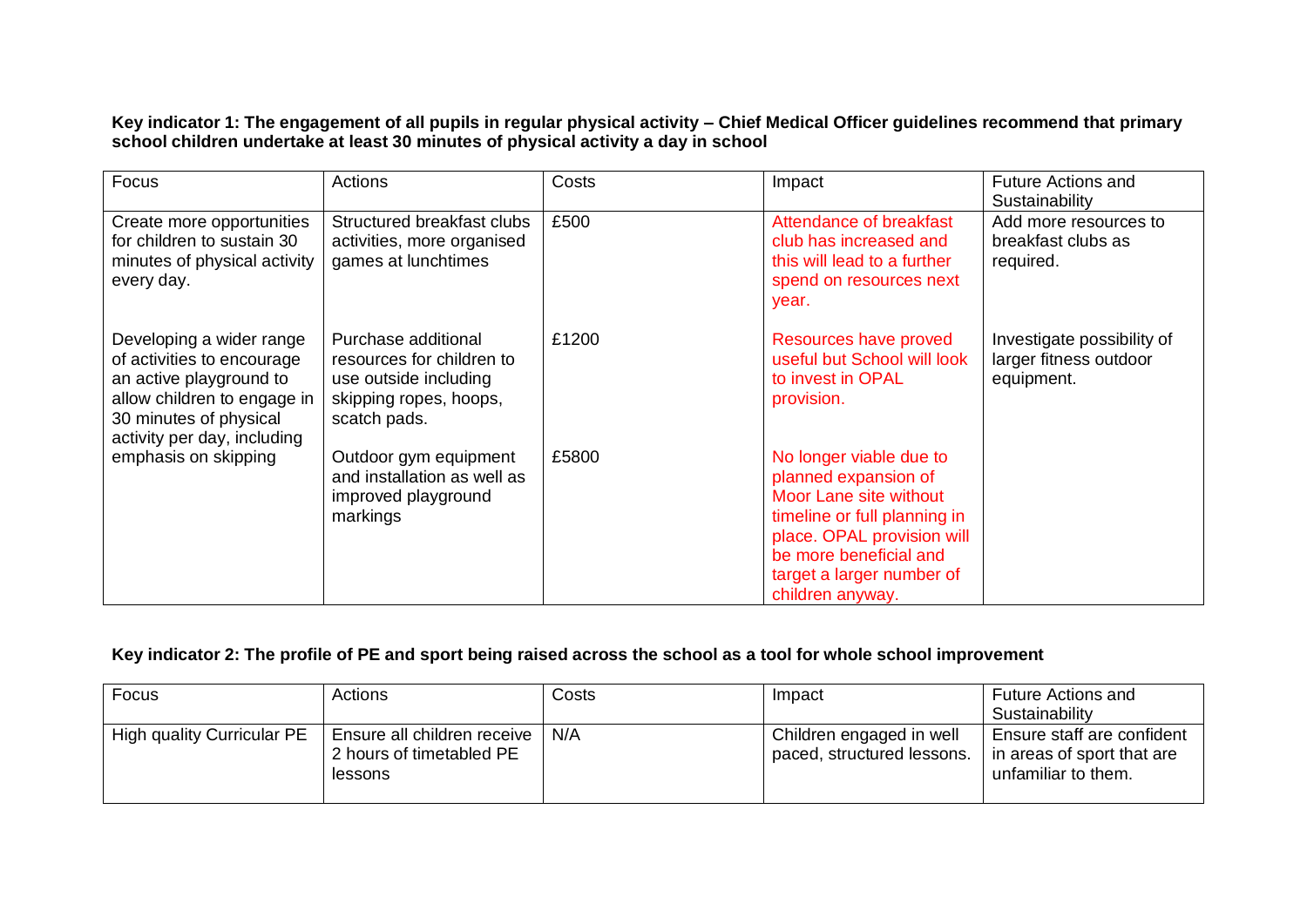| Improved PE resources                  | Audit of equipment and list<br>of immediate areas to<br>address. Focus on new<br>gym mats and storage at<br><b>Church Street site</b> | £3000          | New mats have worked<br>well, much easier to use<br>and led to greater use of<br>gym equipment as a<br>whole.                                                              | Complete summer audit<br>and create purchase list<br>prior to end of summer<br>term. |
|----------------------------------------|---------------------------------------------------------------------------------------------------------------------------------------|----------------|----------------------------------------------------------------------------------------------------------------------------------------------------------------------------|--------------------------------------------------------------------------------------|
| <b>Sports Kits for School</b><br>Teams | Purchase a range of<br>sports kits for children to<br>wear while representing<br>school in future festivals.<br>Y3/4<br>Y5/6          | £750 (approx.) | New kits chosen by sports<br>ambassadors and have<br>already had impact in<br>greater pride in<br>representing the school.                                                 | Replace as required.                                                                 |
| Spare PE kit                           | Ensure all children have<br>access to school PE kit<br>across the school                                                              | £250 (approx)  | Spare kit used and more<br>and more as pandemic<br>and cost of living hit hard.<br>Much more investment<br>needed next year and will<br>be ongoing throughout the<br>year. | Replenish as required,<br>wash regularly.                                            |

## **Key indicator 3: Increased confidence, knowledge and skills of all staff in teaching PE and sport**

| Focus                                                                                                                           | Actions                                                                                                                        | Costs  | Impact                                                                                               | <b>Future Actions and</b><br>Sustainability |
|---------------------------------------------------------------------------------------------------------------------------------|--------------------------------------------------------------------------------------------------------------------------------|--------|------------------------------------------------------------------------------------------------------|---------------------------------------------|
| Investing in trusted and<br>effective coaches to enrich<br>curriculum provision. Brian<br>Honor SAQ sessions and<br>Jon Appleby | Work alongside coaches<br>to develop PE throughout<br>school and support all staff<br>in the delivery of teaching<br><b>PE</b> | £10000 | Jon Appleby unavailable<br>with commitments<br>elsewhere. Other avenues<br>to be explored next year. | Evaluate impact of this<br>new approach.    |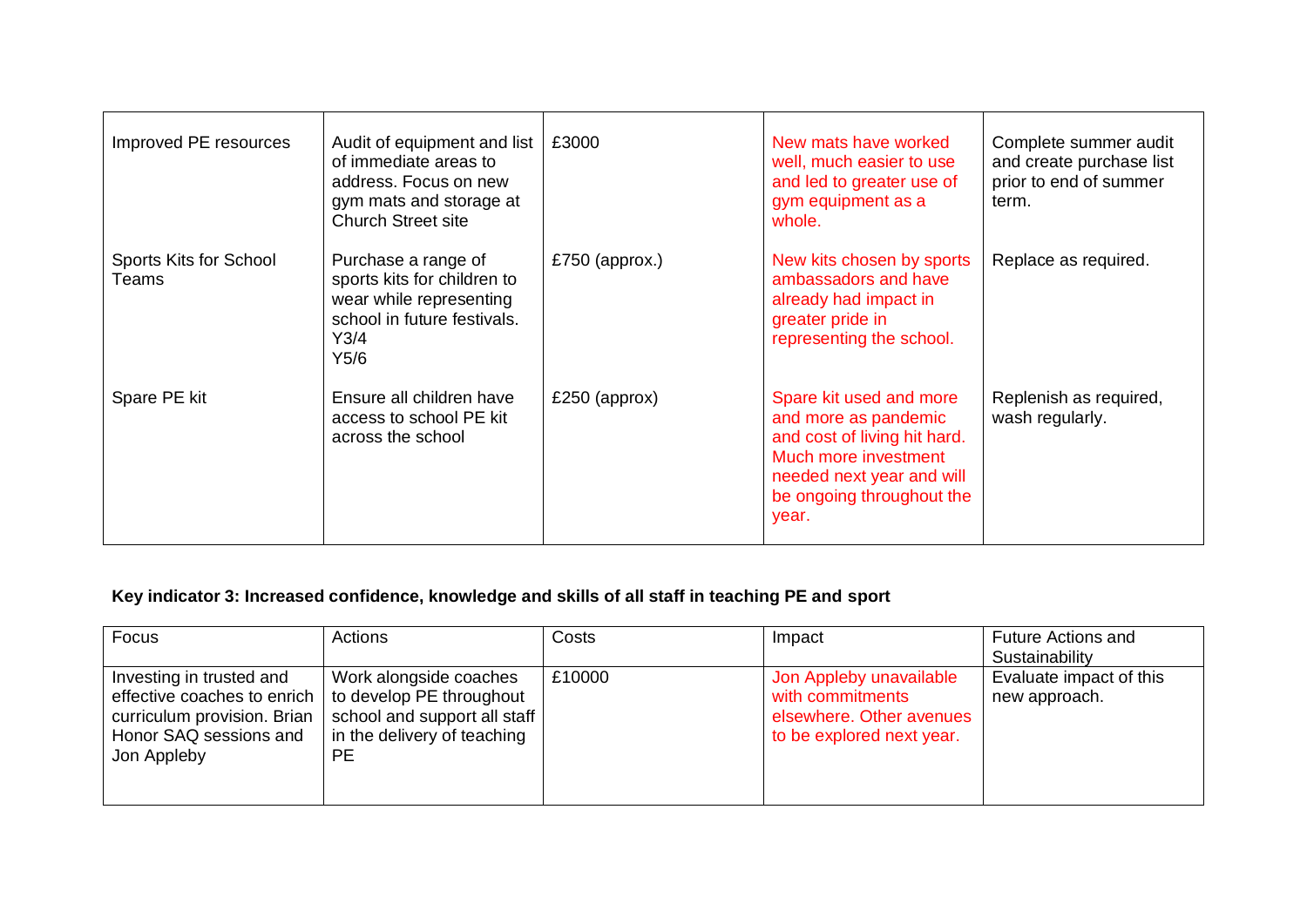| In order to improve<br>Establish dates when<br>progress and achievement<br>cover is required and<br>of all pupils the focus is on<br>appoint cover staff. Ensure<br>that time is provided for<br>up-skilling the staff. The<br>PE PLT will attend training<br>school based working.<br>and monitor existing PE<br>practice across the school,<br>including review of<br>resources and curriculum<br>coverage. | $£1000$ (approx) | Children enjoy active PE<br>lessons and progress is<br>good with high levels of<br>children at ARE across the<br>school. |  |
|---------------------------------------------------------------------------------------------------------------------------------------------------------------------------------------------------------------------------------------------------------------------------------------------------------------------------------------------------------------------------------------------------------------|------------------|--------------------------------------------------------------------------------------------------------------------------|--|
|---------------------------------------------------------------------------------------------------------------------------------------------------------------------------------------------------------------------------------------------------------------------------------------------------------------------------------------------------------------------------------------------------------------|------------------|--------------------------------------------------------------------------------------------------------------------------|--|

# **Key indicator 4: Broader experience of a range of sports and activities offered to all pupils**

| Focus                                                                                                                                                                              | Actions                                      | Costs  | Impact                                             | <b>Future Actions and</b><br>Sustainability |
|------------------------------------------------------------------------------------------------------------------------------------------------------------------------------------|----------------------------------------------|--------|----------------------------------------------------|---------------------------------------------|
| Provide hall at Moor Lane<br>site with interactive board<br>to assist in Dance and<br>Gymnastics units as well<br>as Breakfast clubs, after<br>school clubs, cardio<br>lessons etc | Liaise with Satelite<br><b>Installations</b> | £3,690 | Improved provision of<br>specified indoor PE units | Monitor and update                          |